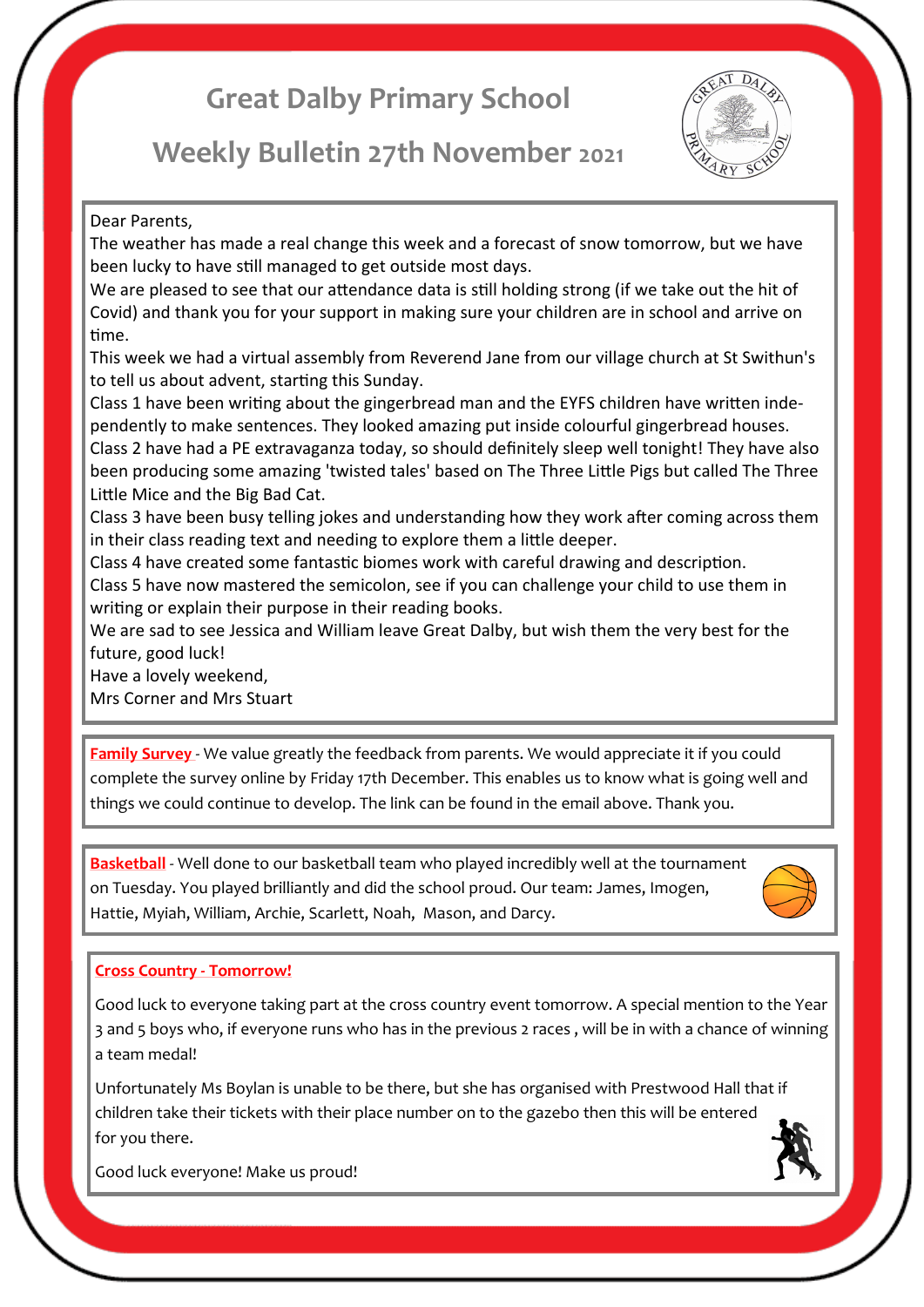### **Covid Update:**

There are cases of Coronavirus within school, as there are in society.

We would like to inform you of the enhanced procedures that we have been implementing and are continuing to do in school since the beginning of the school year:

#### - All classes use separate toilets

- All classrooms and high touch points are cleaned at lunchtimes

- All children are encouraged to wash/sanitise their hands frequently including at the start of the day and after each break.

- Rooms are well ventilated

Due to the number of cases in some classes, following guidance from PHE and the local authority:

- Whole-school assemblies have been cancelled

- Some classes have been requested to take PCR tests as a precautionary measure

- Some classes are eating in their classrooms

- Some classes are having separate break and lunchtimes

Generally Covid symptoms in children are milder than those in adults, and some infected children may not have any signs of being ill at all. Covid symptoms for children and adults include:

Cough

Fever or Chills

New loss of taste or smell

Other symptoms can include:

Shortness or breath or difficulty breathing

Muscle or body aches

Sore throat

Headache

New fatigue

Nausea or vomiting

Congestion or runny nose

If your child is showing any of the above symptoms please take them for a PCR test and inform school

as soon as possible.